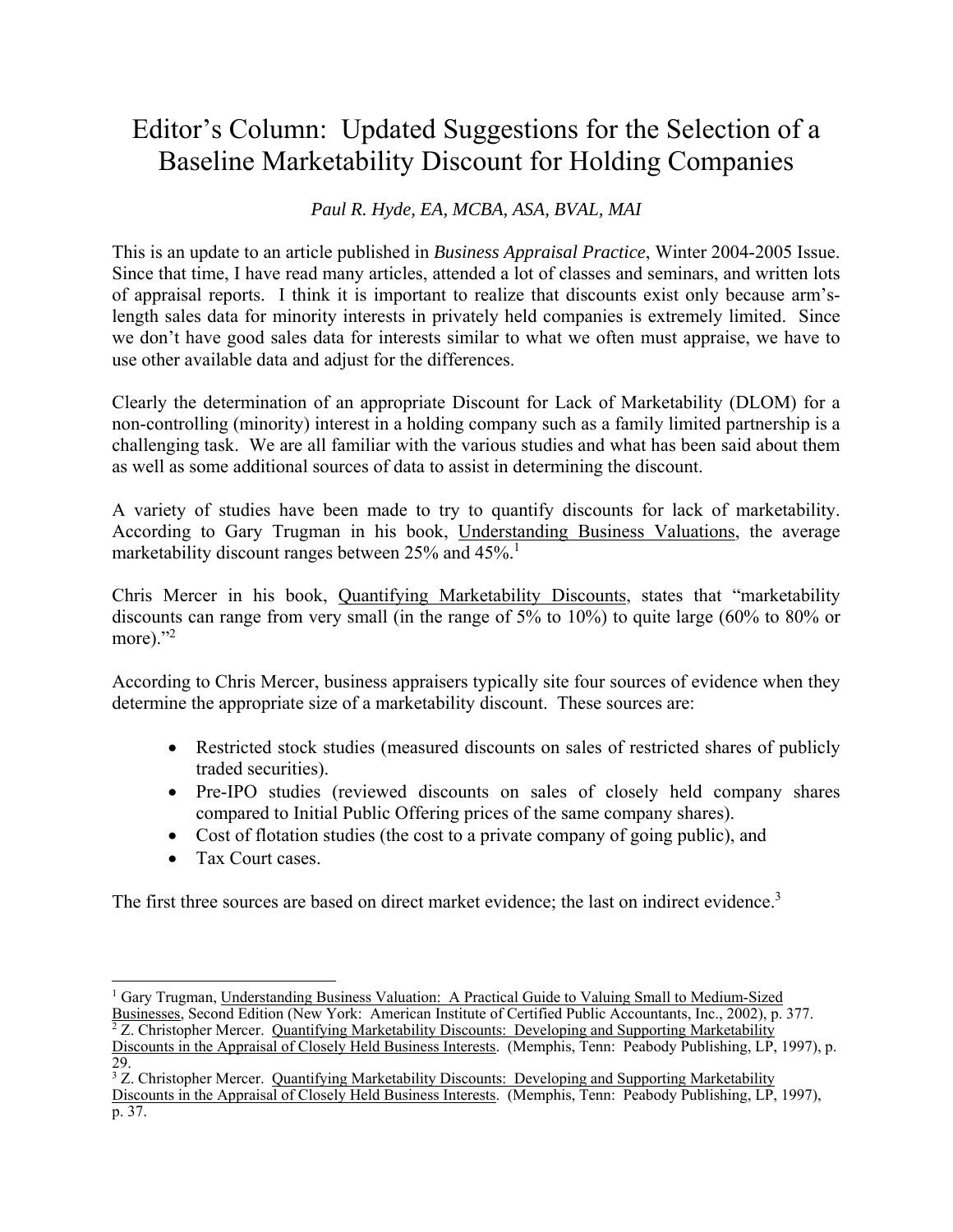Restricted stock studies are based on studies that measured the discount due to lack of marketability attributed to shares that were unable to be freely traded for a period of time due to some legal or other restriction. Investment companies and later some closed-end mutual funds invested in restricted stocks. The price differentials between the restricted stock and the freely traded stock of a variety of companies formed the basis of these studies.

A number of pre-IPO (Initial Public Offering) studies have also been done to help quantify marketability discounts. These studies compare pre-IPO trades, primarily among insiders, with prices paid later on during Initial Public Offerings.

It is very expensive for a private company to "go public." During this process, which may or may not be successful, the company must incur substantial costs for accounting (audited statements are required), legal work, and investment bankers. These fees vary dramatically from several percent of the offering for a large company to 25% of the company's equity value for a small company.<sup>4</sup>

Mercer in a review of Tax Court cases has shown that the circumstances surrounding each case must be considered by the appraiser in selecting the appropriate marketability discount rate. A review of the Tax Court case summary indicates that the court has sustained marketability discounts, where appropriate, ranging between ten and forty percent.<sup>5</sup>

A more recent review of Tax Court cases by Shannon Pratt et al in their book, *Valuing a Business*, indicated that the highest discount for Lack of Marketability recognized to date by the Tax Court was 40%. They also stated, however, that a 50% discount was upheld in an ESOP (Employee Stock Ownership Plan) case.6

It should be noted that court decisions should never be used to select a discount rate, however, a review of court cases before selecting a discount rate for an appraisal particularly in the Estate and Gift Tax arena is a prudent thing to do. If the appraiser selects a discount outside of the area normally allowed by the courts, the appraiser had better do a very thorough job supporting the level of discount selected.

There are a number of factors to be reviewed in deciding what level of marketability discount is warranted in appraising an interest in a company. Many business appraisers typically start with the average of a 35% marketability discount as their baseline discount and then adjust the baseline discount up or down based on a review of some factor list such as the following:

 4 Jay E. Fishman, Shannon P. Pratt, J. Clifford Griffith, and D. Keith Wilson. Guide to Business Valuations. (Fort Worth: Practitioners Publishing Business, 1999) Ninth Edition, Volume 2, p. 8-28, paragraph 803.33.

<sup>&</sup>lt;sup>5</sup> Z. Christopher Mercer. Quantifying Marketability Discounts: Developing and Supporting Marketability

Discounts in the Appraisal of Closely Held Business Interests. (Memphis, Tenn: Peabody Publishing, LP, 1997), p. 465-483.

<sup>&</sup>lt;sup>6</sup> Shannon P. Pratt, Robert F. Reilly, and Robert P. Schweihs. Valuing a Business: The Analysis and Appraisal of Closely Held Companies. Fourth Edition. (New York: McGraw-Hill, 2000), p. 612-613.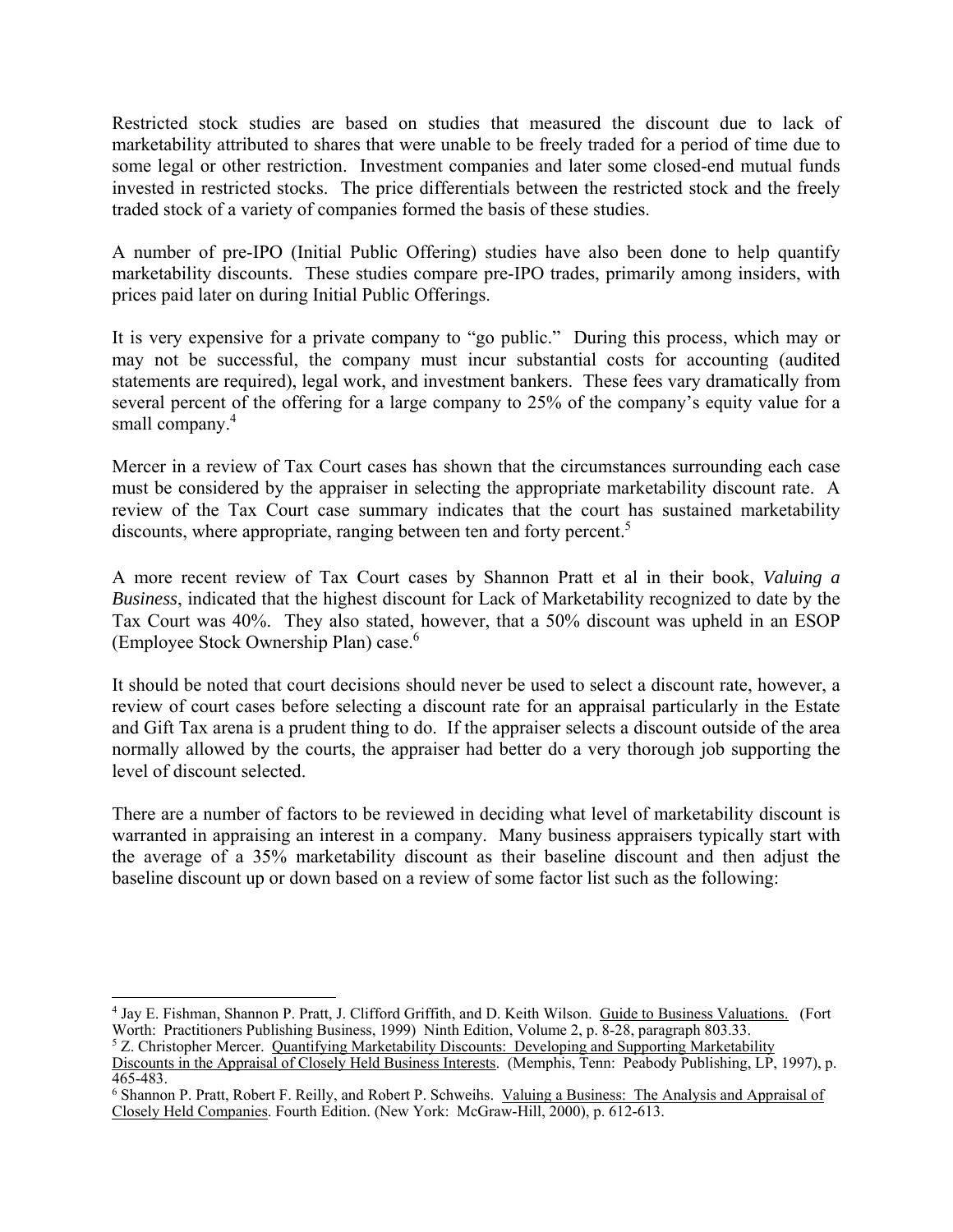| Category                                                                                              | Factor                                  | Rating of (1)  | Rating of (0)     | Rating of $+1$     |  |
|-------------------------------------------------------------------------------------------------------|-----------------------------------------|----------------|-------------------|--------------------|--|
| Income                                                                                                | Are cash distributions material?        | Yes            | Income taxes only | Control discretion |  |
|                                                                                                       | Certain?                                | Yes            | Uncertain or N/A  | Control discretion |  |
|                                                                                                       | $$ Frequent?                            | Yes            | Uncertain or N/A  | Control discretion |  |
|                                                                                                       | Appreciation Is the entity diversified? | Yes            | Uncertain or N/A  | N <sub>o</sub>     |  |
|                                                                                                       | Is the economic risk high?              | N <sub>o</sub> | Uncertain or N/A  | Yes                |  |
|                                                                                                       | Interest rate risk (considering         |                |                   |                    |  |
|                                                                                                       | both assets and liabilities)?           | N <sub>o</sub> | Uncertain or N/A  | Yes                |  |
|                                                                                                       | Stock market/asset price risk?          | No             | Uncertain or N/A  | Yes                |  |
|                                                                                                       | Business risk?                          | No             | Uncertain or N/A  | Yes                |  |
|                                                                                                       | Financial risk?                         | No             | Uncertain or N/A  | Yes                |  |
|                                                                                                       | Are unrealized tax liabilities large?   | N <sub>o</sub> | Uncertain or N/A  | Yes                |  |
|                                                                                                       | Are growth prospects good?              | Yes            | Uncertain or N/A  | N <sub>o</sub>     |  |
| Liquidity                                                                                             | Are there rights to liquidation?        | Yes            | Uncertain or N/A  | No                 |  |
|                                                                                                       | Withdrawal/return of capital?           | Yes            | Uncertain or N/A  | N <sub>o</sub>     |  |
|                                                                                                       | Assignee admission?                     | Yes            | Uncertain or N/A  | N <sub>o</sub>     |  |
|                                                                                                       | Have there been sales of interests?     | Yes            | Uncertain or N/A  | N <sub>o</sub>     |  |
|                                                                                                       | Are there transfer restrictions?        | No             | Uncertain or N/A  | Yes                |  |
|                                                                                                       | Are there insider-trading restrictions? | N <sub>o</sub> | Uncertain or N/A  | Yes                |  |
|                                                                                                       | Is there a right of first refusal?      | N <sub>o</sub> | Uncertain or N/A  | Yes                |  |
|                                                                                                       | Is there an active secondary market?    | Yes            | Uncertain or N/A  | N <sub>o</sub>     |  |
|                                                                                                       | Is the holding period long?             | No             | Uncertain or N/A  | Yes                |  |
|                                                                                                       | Is there a clear exit strategy?         | Yes            | Uncertain or N/A  | N <sub>o</sub>     |  |
|                                                                                                       | Are many potential buyers present?      | Yes            | Uncertain or N/A  | N <sub>o</sub>     |  |
|                                                                                                       | Is there a buy-sell agreement?          | Yes            | Uncertain or N/A  | N <sub>o</sub>     |  |
|                                                                                                       | Is there put/call protection?           | Yes            | Uncertain or N/A  | N <sub>o</sub>     |  |
|                                                                                                       | Is there a blockage effect?             | N <sub>o</sub> | Uncertain or N/A  | Yes                |  |
| Financial                                                                                             | Is there bankruptcy risk?               | No             | Uncertain or N/A  | Yes                |  |
|                                                                                                       | Are current liquid assets material?     | Yes            | Uncertain or N/A  | N <sub>o</sub>     |  |
|                                                                                                       | Are capital calls mandatory and         |                |                   |                    |  |
|                                                                                                       | probable?                               | No             | Uncertain or N/A  | Yes                |  |
|                                                                                                       | Is there unused debt capacity?          | Yes            | Uncertain or N/A  | No                 |  |
|                                                                                                       | Are there outside financing sources?    | Yes            | Uncertain or N/A  | No                 |  |
|                                                                                                       | Is cash flow strong?                    | Yes            | Uncertain or N/A  | No                 |  |
|                                                                                                       | stable?                                 | Yes            | Uncertain or N/A  | No                 |  |
|                                                                                                       | Can the entity change easily?           | Yes            | Uncertain or N/A  | N <sub>o</sub>     |  |
| <b>Power</b>                                                                                          | Is information available / reliable?    | Yes            | Uncertain or N/A  | No                 |  |
|                                                                                                       | Are owners harmonious?                  | Yes            | Uncertain or N/A  | No                 |  |
| Source of Chart: Rand M. Curtiss, Developing and Defending Fractional Interest Valuation Premiums and |                                         |                |                   |                    |  |
| Discounts. (Plantation, Florida: The Institute of Business Appraisers, Inc., 2003), p. 43.            |                                         |                |                   |                    |  |

## **Discount for Lack of Marketability Factors**

I propose that business appraisers consider modifying their starting baseline discount instead of simply using the "average of 35%" as a starting point. Based on my personal review of the various studies and my experience in dealing with both business and real estate investors over the last twenty-seven years, I believe that the nature of the underlying asset, the amount of cash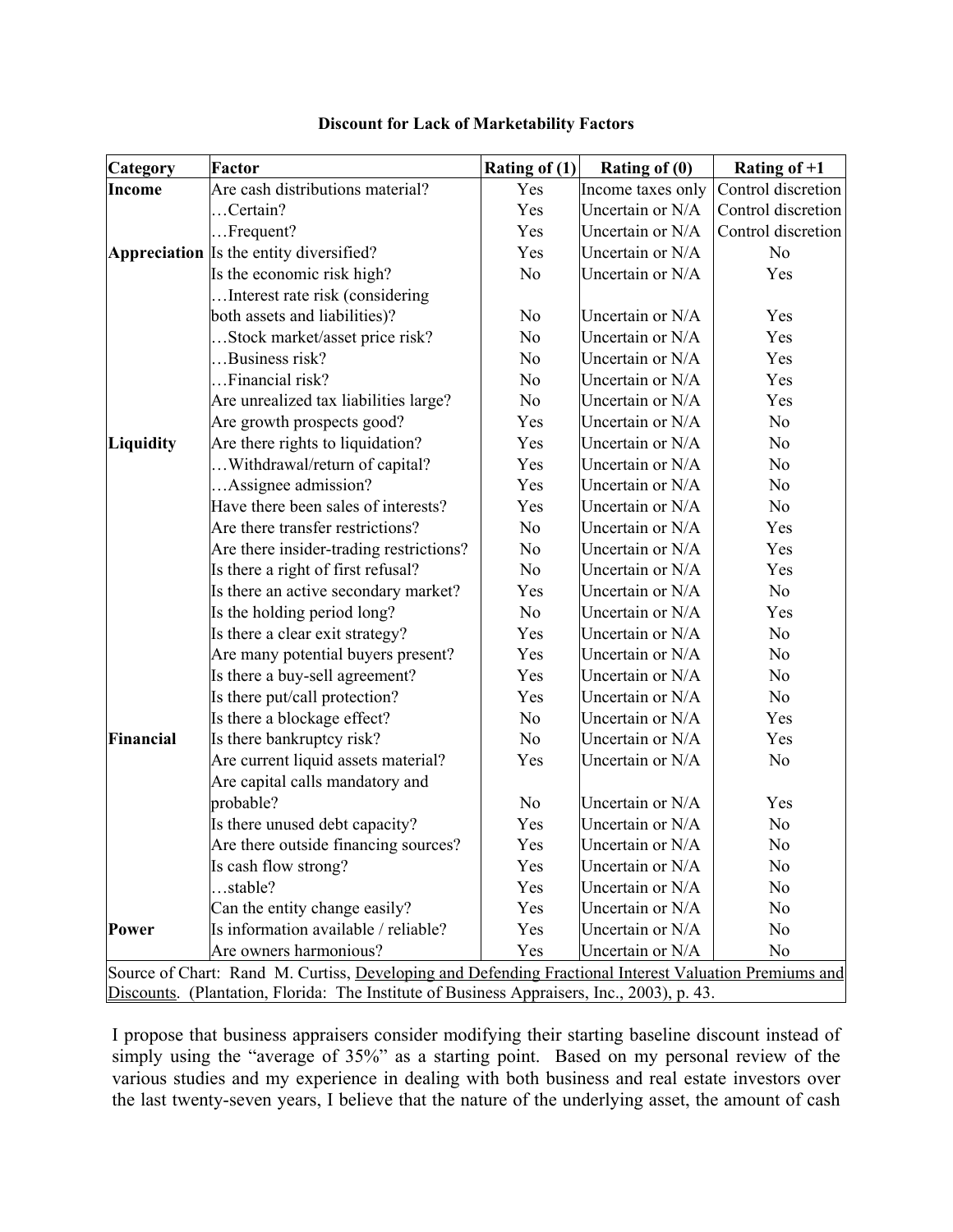distributions made, and the length of the expected holding period drive the magnitude of the DLOM. I have developed the following chart and suggest it as a guideline for selection of an appropriate baseline DLOM to be modified by factors such as those suggested by Rand Curtiss in his chart shown above:

| SELECTION OF A BASELINE DISCOUNT FOR LACK OF MARKETABILITY (DLOM) |                                                                                                                                                                                                                                                 |                                          |  |  |
|-------------------------------------------------------------------|-------------------------------------------------------------------------------------------------------------------------------------------------------------------------------------------------------------------------------------------------|------------------------------------------|--|--|
| <b>Proposed Baseline</b><br><b>Discounts</b>                      | <b>Investment Characteristics</b>                                                                                                                                                                                                               | <b>Expected Holding Period</b>           |  |  |
| 15%                                                               | Cash & Marketable Securities                                                                                                                                                                                                                    | Likely Short Holding Period              |  |  |
| 20%                                                               | Assets held for sale, including real<br>estate, that are expected to sell in<br>the near future.                                                                                                                                                | Likely Short Holding Period              |  |  |
| 25%                                                               | Publicly traded partnerships, lower<br>quality marketable securities such as<br>infrequently<br>traded<br>public<br>companies.                                                                                                                  | Likely Short to Medium Holding<br>Period |  |  |
| 30%                                                               | Income Producing Real Estate with<br>Distributions.<br>Strong<br>Cash<br>privately<br>Interest(s)<br>held<br>in<br>companies with regular, strong cash<br>distributions.                                                                        | Likely Medium Holding Period             |  |  |
| 35%                                                               | Income Producing Real Estate with<br>Some Cash Distributions and vacant<br>land with<br>current development<br>interests<br>potential.<br>Also,<br>in<br>privately held companies with little<br>or no cash distributions.                      | Likely Medium Holding Period             |  |  |
| 40%                                                               | Illiquid Assets with Infrequent,<br>Small Cash Distributions such as<br>holdings of vacant land without<br>current development potential. Also<br>interests in higher risk privately held<br>companies<br>with<br>cash<br>no<br>distributions.  | Likely Long Holding Period               |  |  |
| 45%                                                               | Illiquid Assets<br>with<br>No<br>Cash<br>Distributions Expected for some<br>time such as holdings of remotely<br>located vacant land. Also interests<br>in privately held companies with no<br>cash distributions and poor future<br>prospects. | Likely Very Long Holding Period          |  |  |

The categories and suggested baseline discounts shown in this table are obviously subjective and are my opinion, however, I believe they provide a more reasonable starting position than simply using the "average of 35%" as a starting point. I suggest that business appraisers consider the type and nature of underlying assets held in the entity being valued specifically considering their cash producing ability and the likely holding period of those assets held in the determination of the baseline DLOM. I believe it is important to not simply select one of the categories. Instead,